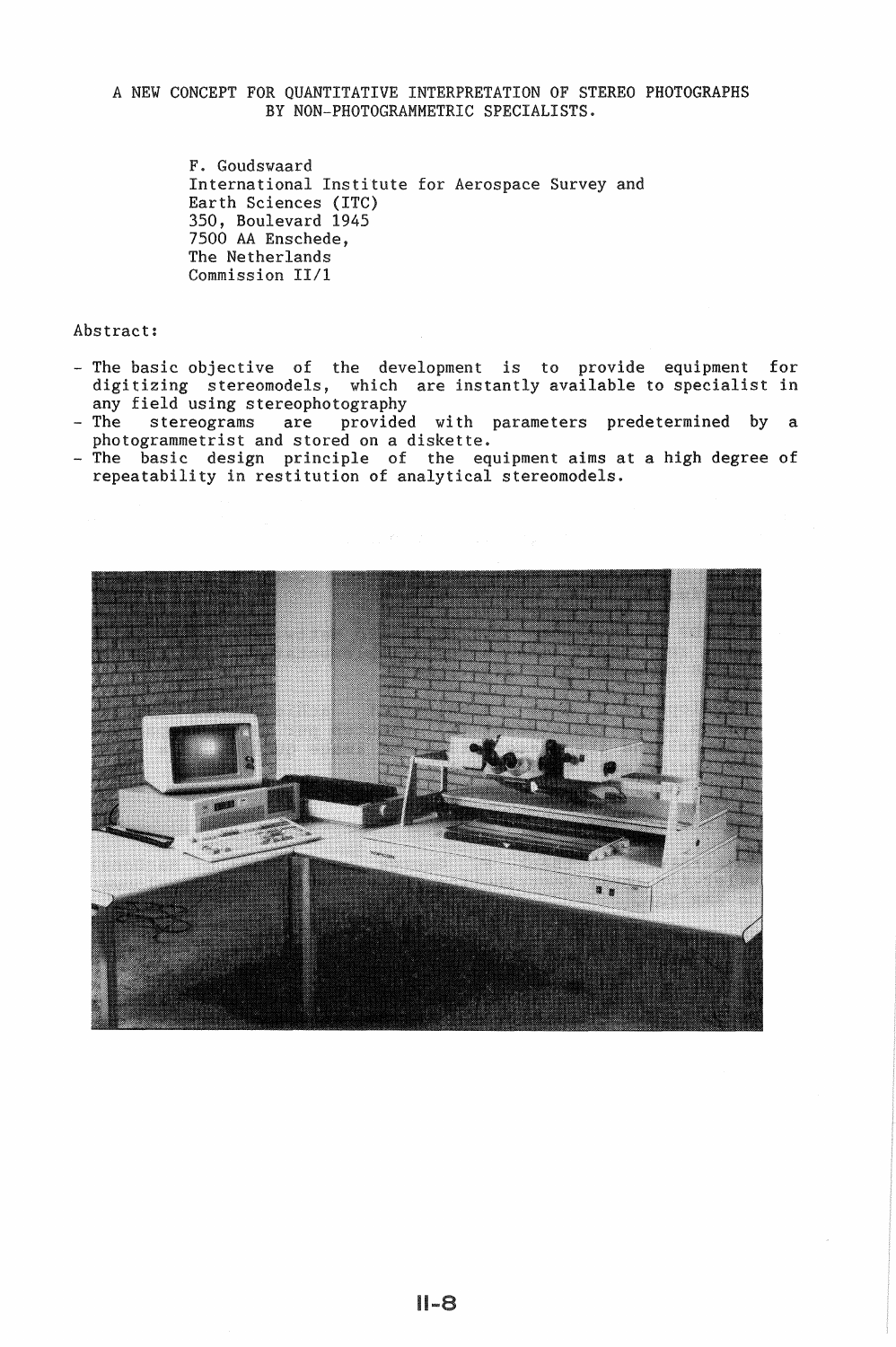## 1. Introduction

The objective of this paper is to explain the background of a new production system for digitising stereomodels. The principle was developed by ITC and worldwide patent application have been made for the equipment and the worldwide patent application have been made for the equipment and methods involved. Tokyo Optical Co. Ltd. (Topcon) has obtained the exclusieve licence for production and marketing of the system. The system called PA-1000 is shown in the exhibition during the Congress. The equipment can be used in 2 modes, as stereocomparator for digitizing image coordinates and as restitution equipment for digitising terrain model coordinates.

# 2. The need

Specialists from different disciplines use aerial and space photographs to acquire specific information about the surface of the Earth. To locate the recognised characteristics from different sources, some geographic link is required with the actual terrain. The conventional method for this is to mark the information on the photographs first and then tranfer the marked data to a base map, usually with somewhat primitive means.

In modern digital data handling, the required link is formed by the corresponding terrain coordinates. Direct recording and registration of new<br>data and on-line interactions with previously stored information should be data and on-line interactions with previously stored information should be extremely convenient if digitized terrain coordinates are available to the interpreter automatically at any time during stereo observation without the<br>need of laborious orientation procedures that require considerable need of laborious orientation procedures that require considerable photogrammetric skill and high accuracy in measurement of y-parallax.

#### 3. The basic principle

The new system presented here uses a specially equipped scanning stereoscope, which automatically digitizes an instantly available "analytical terrain model". This terrain model is unequivocally defined by a set of predetermined photogrammetric parameters that are provided to the interpreter together with the photographs.

The measuring system has been designed to give a high degree consistency, so that analytical terrain models, once determined, will be directly available on any PA-1000 equipment anywhere without an orientation procedure.

The logical providers of the parameter values are the aerial survey companies that also arrange for the photography.

#### 4. The measuring system

To assure exact and identical positioning of the photographs in any PA-1000, each photo has a perforation that matches the corresponding studs on the plate carriers of all PA-1000 instruments. For an unambiguous reset of the measuring system, a check point is clearly marked on the lefthand measuring system, a check point is clearly marked on the photographs. During scanning, the plate carrier (with the phot During scanning, the plate carrier (with the photographs in<br>n) is moved freehand under the fixed stereoscope. The fixed position) is moved freehand under the fixed stereoscope. observation system contains two measuring marks, one fixed and the other (right hand) adjustable for horizontal parallax (p} only. The plate carrier has a parallel guidance system, from which the horizontal orientation can be adjusted for control of vertical parallax  $(\alpha)$ .

During scanning the horizontal position of the plate carrier is continuously detected by two linear encoders. The measuring lines of the encoders, one for x and one for y, have a fixed position in the digitising platform on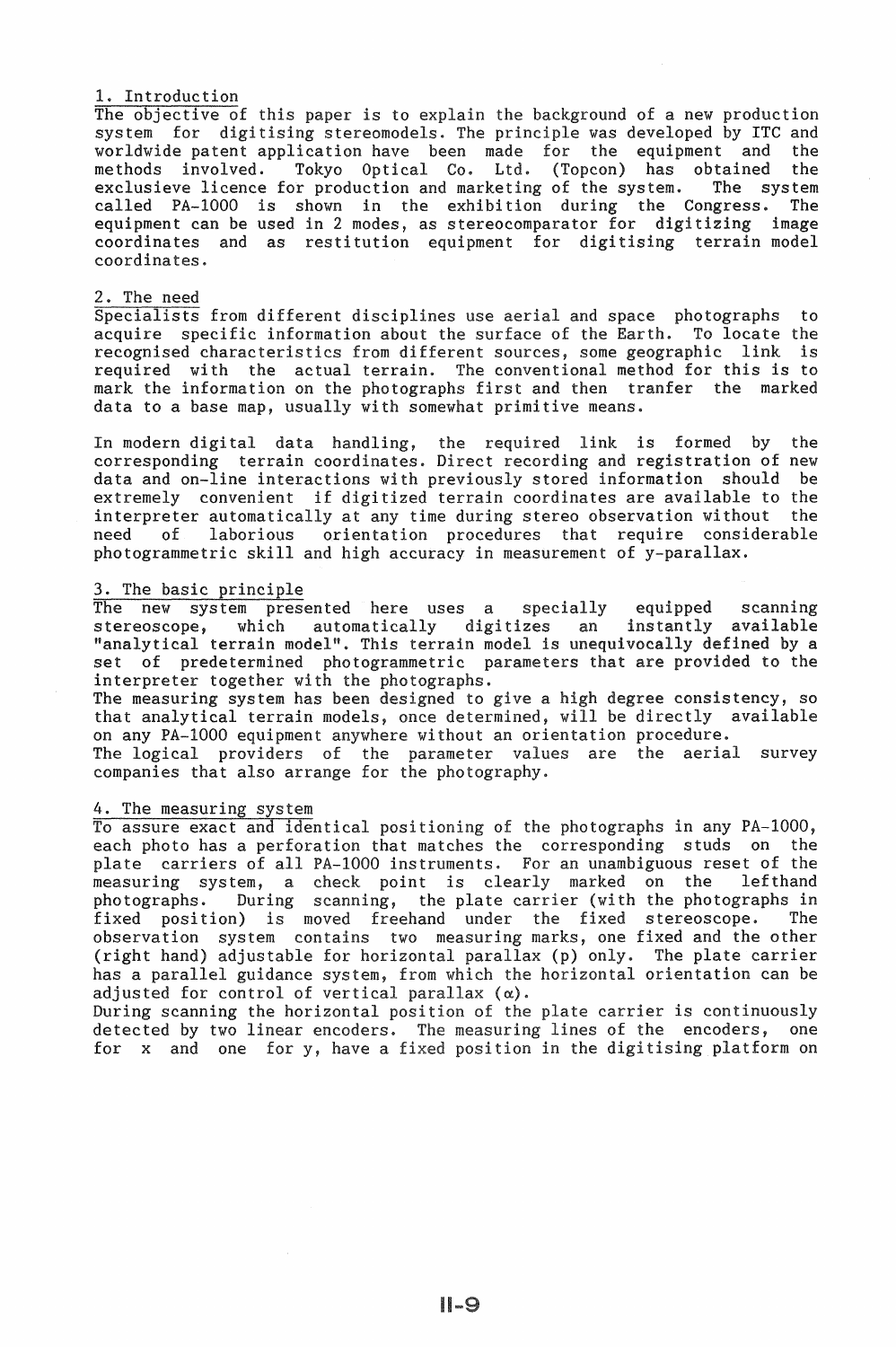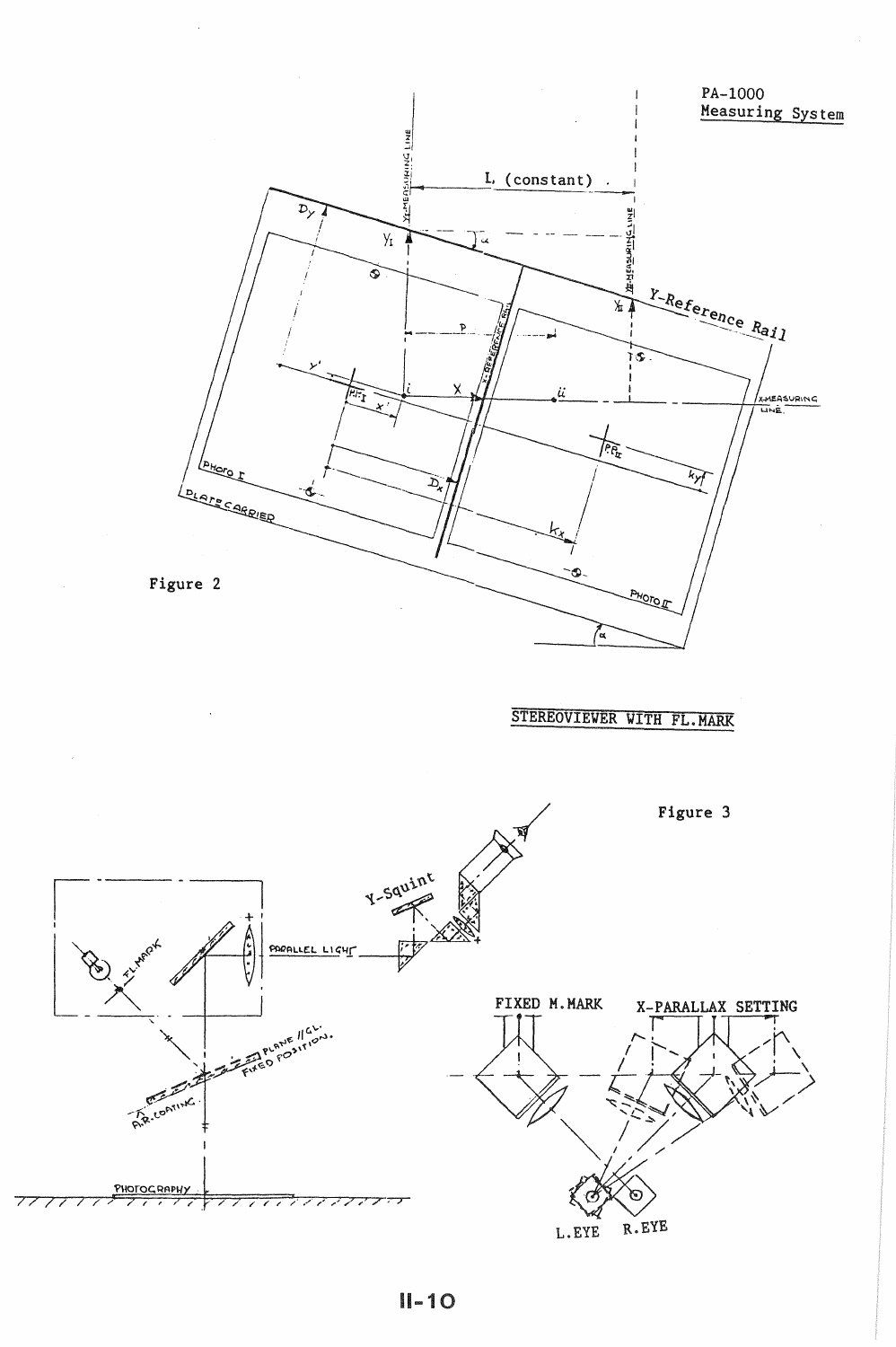which the plate carrier is moved. The motion of the linear encoders along their measuring lines is controlled by a mechanical linkage with a rectangular x-y reference, consisting of two fixed rails, rigidly connected with the plate carrier. The encoders register the position of the photo point appearing coincident with the fixed left hand measuring mark. To point appearing coincident with the fixed left hand measuring mark. avoid "comparators errors", the intersection of the x and y measuring lines of the encoders coincides with the fixed line of sight of the left hand observation system (Abbé principle).

To use the instrument in comparator mode, for example to determine parameter values and aerial triangulation, the PA-1000 measuring system should be equipped with a third linear encoder y<sub>II</sub> parallel to the original y<sub>I</sub> at a<br>fixed distance L. This arrangement is required for precise measurements of a, independent of the accuracy in parallel guidance. The parallax screw in the stereoscope has been provided with an encoder for feedback of the actual

value p.<br>To avoid the random influence of image motion on parallax measurement the apparent floating mark is reflected into the optical system via a fixed mirror (see fig. 3).

For the derivation of the terrain coordinates, reference is taken to image coordinates x'y' for the left hand and x"y" for the right hand exposure. As usual, the respective principal points are taken as origin, the directions of the coordinate axes however, are defined by the studs on the plate carrier and are taken for both exposures parallel to the xy reference.

As can be seen from fig.2 the image coordinates x'y' can be derived from the actual values  $x$ ,  $y_T$  and  $\alpha$  according to:

> $x' = D_X - x \cdot \cos \alpha$  $y' = D_y = y_1 \cdot \cos \alpha$

------------------(1)

Dx and Dy are assumed to be given predetermined parameters of inner orientation for the left hand exposure.

The variable parallax p in the sytem is defined as the distance between two corresponding points on the stereogram when mounted on the plate carrier.

The image coordinates x"y" of the right hand exposure are defined by the following relations:

> $x''=x'+p \cdot cos \alpha - K_x$  $y''=y'+p \cdot \sin \alpha - K_y$ (2)

Kx and Ky represent the given predetermined parameters of inner orientation for the right hand exposure.

## 5. The analytical terrain model

The analytical terrain model is expressed in a coordinate system (UVW) with the left hand exposure station (I) as origin. The W-axis is taken vertical in the terrain. U is an assumed horizontal flight direction, defined by the  $azimuth$   $\xi$ .

The model coordinates relate to the terrestrial coordinates (ENH) according to:

 $\underline{E} = A_{\xi} \cdot \underline{U} + \underline{E}_{\text{I}}$  ------------------- (3)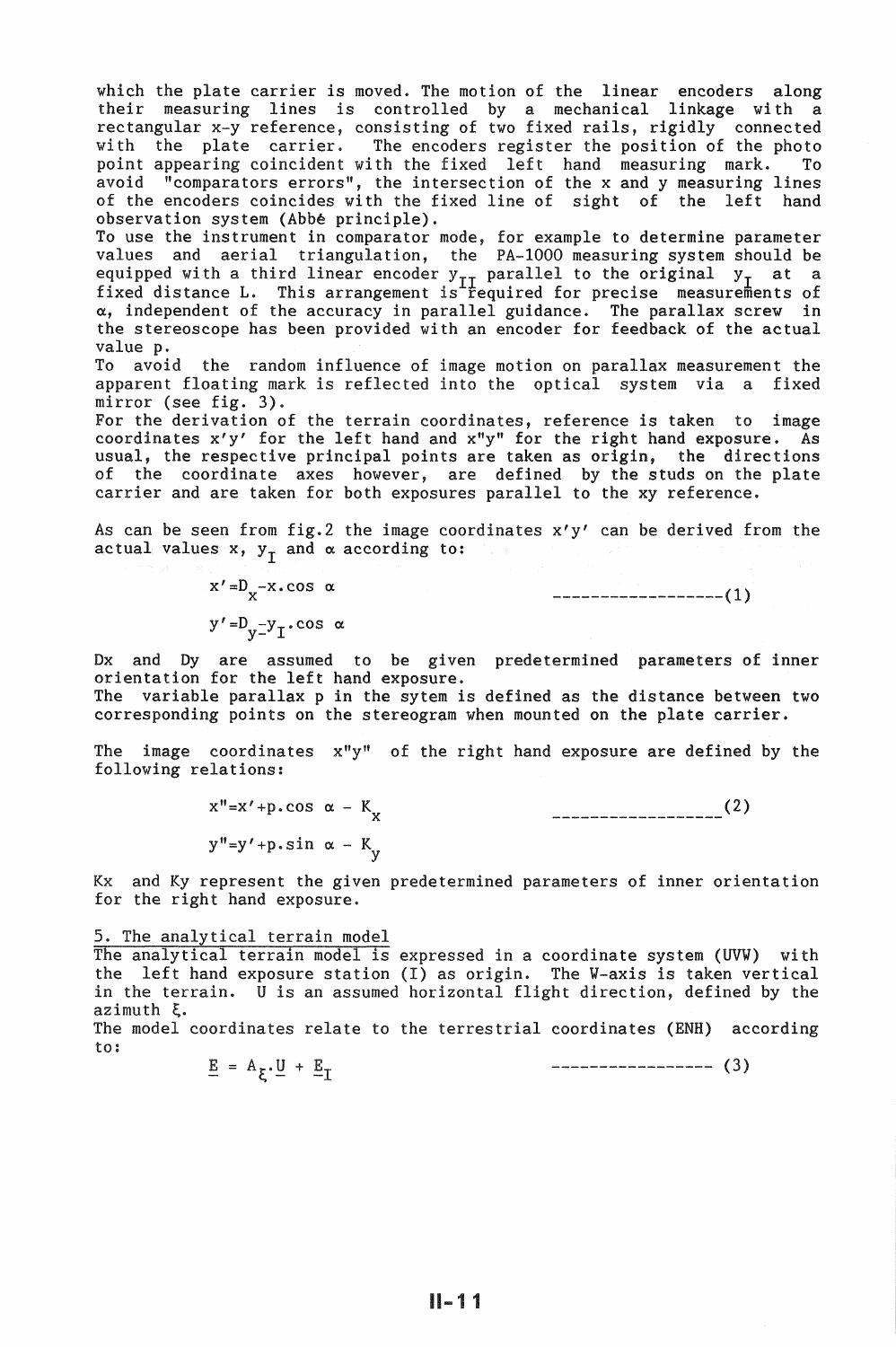For the left hand exposure, auxilliary photo coordinates  $\overset{\bullet}{(xyz)}$  expressed in the (UVW) system are assumed as:

 $\frac{\alpha}{x}$  = A<sub>T</sub>.  $\frac{x'}{x}$ 

 $A_{\epsilon}$ ,  $A_{\tau}$  and  $E_{\tau}$  represent the predetermined parameters of absolute orientation for the left hand exposure.

The terrain model coordinates are expressed by:

 $U = \lambda' \cdot X^{\circ}$ 

<sup>U</sup>= A' .x - - ----------------- (5)

----------------- (4)

in which  $\lambda'$  is the scale factor varying from point to point. Taking the known elevation of the check point  $C$  as reference,  $W_i$  depends on the variable  $\Delta H$ , which is controlled by the operator by means of a pulse generator and given as primary input to the computer. The function for this is:

$$
W_{i} = \Delta H_{i} + (H_{c} - H_{I})
$$
 (6)

From this the scale factor is determined as:

 $\lambda'$   $i = \frac{V_i}{g_i}$ ----------------- (7)

Using the above equations, the required terrain coordinates are determined directly from x', y' and  $\Delta H$  as variable input controlled by the operator. For immediate verification of the set  $\Delta H$ , realtime control of the corresponding parallax p is required.

#### 6. Automatic parallax control

Absolute orientation of the right hand exposure is expressed by the predetermined rotation matrix A<sub>II</sub> and the base components Bu, Bv, and Bw<br>during exposure. Assuming an auxilliary model coordinate system (U, V, W) with the origin taken in the exposure station II and parallel to the photo coordinate system (x", y"), we derive for the right hand projection:

$$
\underline{\underline{U}} = A_{II}^{T} \cdot (\underline{U} - \underline{B} \underline{u}) \qquad \qquad \qquad \text{---}
$$
 (8)

The scale factor  $\lambda$ " for the right hand projection is then determined by:

A  $\lambda''\frac{1}{2}$ *'W.*  1  $\frac{1}{-C}$  --------------------- (9)<br>(C being the given principal distance)

and consequently:

1\ A x" = ~" and y" = \*" ----------------- (10)

Finally  $\alpha$  and  $p$  are derived from (2) as:

$$
\alpha = \arctan \frac{y'' - y' + Ky}{x'' - x' + Kx} \qquad \qquad \text{---}
$$
 (11)

$$
= \frac{x''-x'+Kx}{\cos \alpha} \qquad \qquad \text{---}
$$
 (12)

and p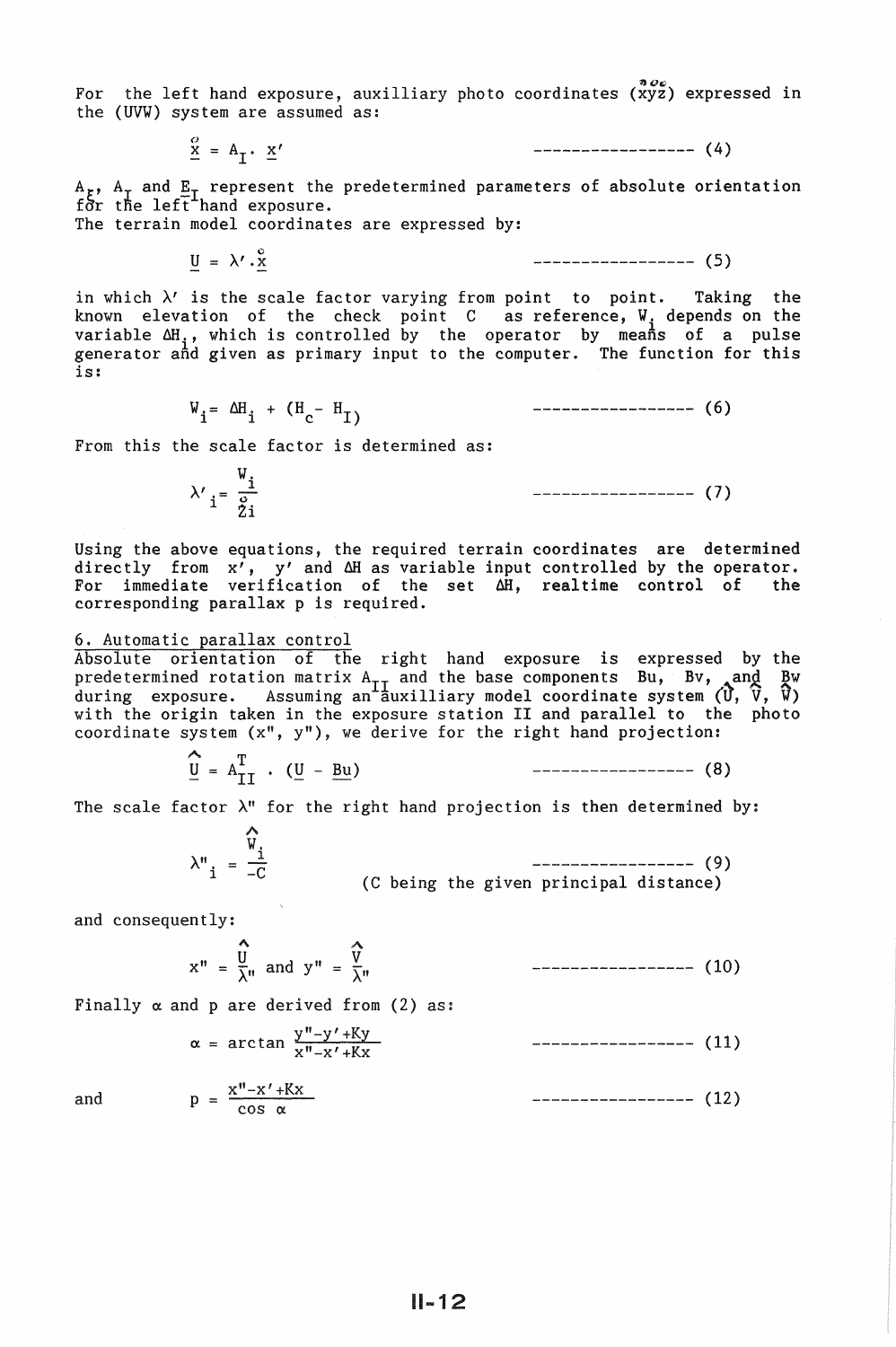For all-round model restitution, automatic parallax control is provided for convenient line digitising and contouring. As in the determination of E, N, H and p, the  $\alpha$  occurs only as cosine function, high accuracies should not be required for  $\alpha$ . When used in compatator mode p and  $\alpha$  are controlled manually by the operator.

### 7. Preparation of the photographs.

As noted above, the photographs should be perforated. A special perforator unit punches two holes that correspond to the studs on the plate carrier. The perforator unit contains an orientation line for rough orientation of the photographs according to the base. Because each exposure is involved in two overlaps, the individual photograph should be punched twice, once for each overlap.

If several copies are required with identical perforation, it is best to provide a duplicate negative with the initial perforation. Any number of positive copies can then be produced, using pre-perforated photographic material. Loose studs are then used to obtain a perfect match during contact printing. Although the PA-1000 instruments are equipped to handle separate photographs, it is better to print corresponding overlaps simultaneously on one sheet of pre-perforated material. Apart from being convenient, this procedure also adds considerably to the stability of the orientation of the photographs on the plate carrier. This is particularly important if paper prints are used, the holes of which may wear out after multiple use!

For each overlap, a good quality check point must be selected, which can be conveniently measured stereoscopically. The position is not critical, but a central position in the model is prefered. To avoid identification errors, the check point should be clearly marked on the left hand photograph as it appears on the plate carrier.

8. Determination of the parameter values The required photogrammetric parameter values are classified for:<br>- inner orientation: Dx, Dy, Kx, Ky and C (principal distance), - relative orientation: R (3x3), (relative rotation matrix RH proj.) Bu, Bv, Bw (base components during exposure), -absolute orientation: Q (3x3), (absolute rotation matrix LH proj.)  $E_T$ ,  $N_T$ ,  $H_T$ , - check point pre-set:  $x'_c$ ,  $y'_c$ ,  $p_c$ ,  $\alpha_c$  and  $H_c$ 

The matrices used in the description relate to Q and R as:

$$
A_{II} = A_I \cdot R \text{ and } Q = A_{\xi} \cdot A_I \cdot R
$$

For the determination of the parameter values the PA-1000 should be used in the stereocomparator mode. The "Commod" programme produces the image coordinates  $x^7$ ,  $y'$ ,  $x''$  and  $y''$  of all points measured. It also registers the parameter values of inner orientation and the pre-set parameters for the parameter values of inner orientation and the pre-set parameters for check point. The derivation of relative and absolute orientation parameters on the basis of stereocomparator measurement is standard practice in any photogrammetric organization.